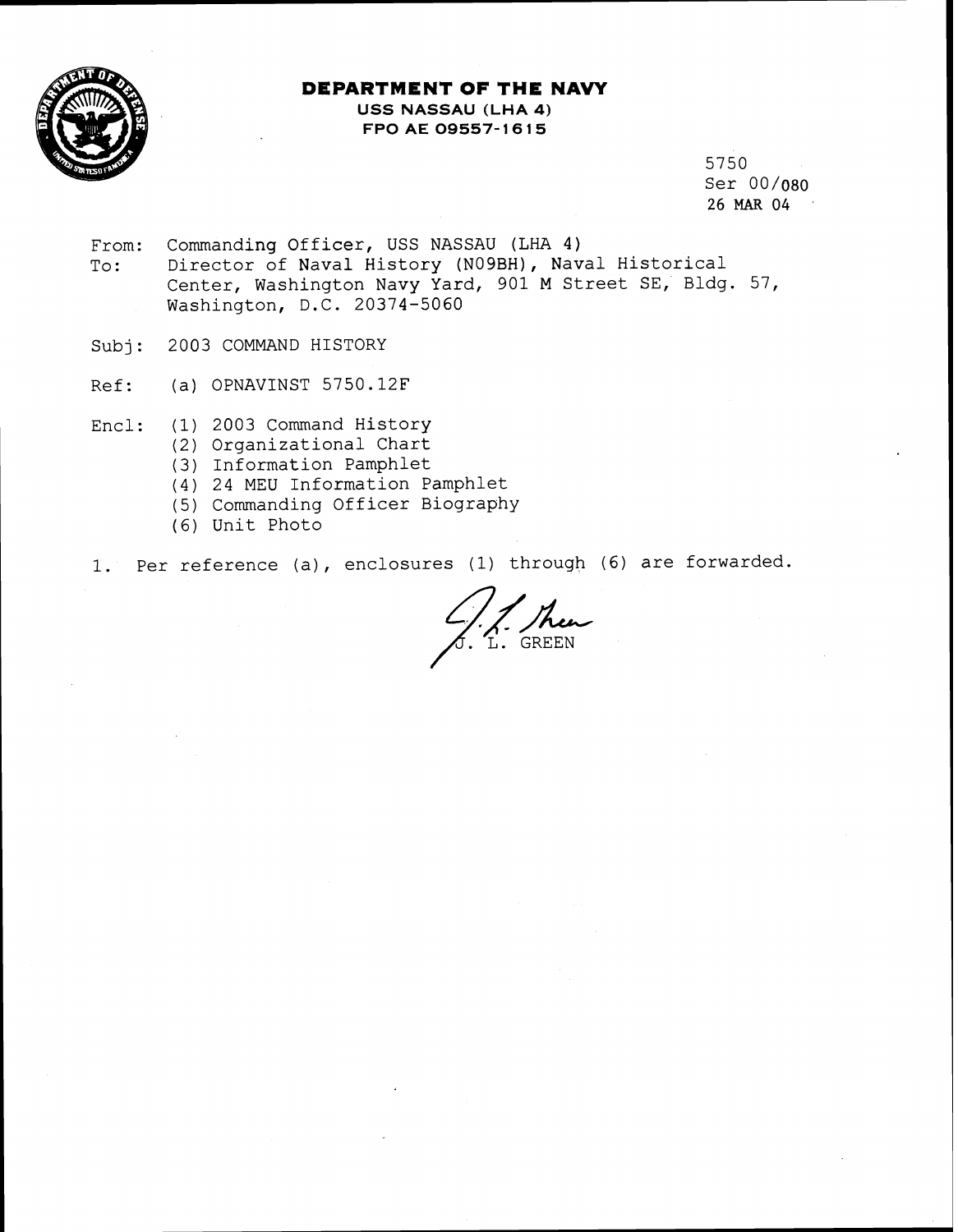## COMMAND COMPOSITION AND ORGANIZATION

1. The Ship's Mission: The mission of USS NASSAU (LHA 4) is to embark, deploy and land elements of a Marine landing force in an assault by helicopters, landing craft, amphibious vehicles or by a combination of these methods; thus possessing the combined capabilities of the LPH, LSD and LPD class ships. NASSAU can operate independently or in conjunction with other ships conducting heliborne and surface amphibious operations. The TARAWA class multi-purpose Amphibious Assault Ship was designed to maintain "Tactical Integrity" or to get a balanced force to the same point at the same time.

a. NASSAU carries a complete Marine Battalion Landing Team (approximately 1,800 personnel), supplies and equipment required for an assault and vehicles to land the team ashore either by helicopter and/or small amphibious craft.

b. A secondary mission of NASSAU is evacuation and civilian disaster relief. Hundreds of tons of relief materials can be carried onboard and delivered to disaster victims within hours of the ship's arrival on the scene. Additionally, NASSAU is capable of providing fresh water and electricity from the ship's engineering plant until restoration of domestic services. NASSAU'S medical facilities provide hospitalization for up to 300 patients (including intensive care) and outpatient treatment.

c. 24 Marine Expeditionary Unit, including the battalion's supporting elements, Battalion Landing Team  $2/\overline{2}$ , Marine Medium Helicopter Squadron 263 and MEU Service Support Group 24, were embarked onboard NASSAU for the ship's 2002-2003 deployment. Aircraft flown by Marine Medium Helicopter Squadron 263 (Rein) included 10 CH-46E Sea Knights (Tailcodes 00, 02, 04, 05, 07, 10, 11, 12, 13, 14), six AH-1W Super Cobras (Tailcodes 30, 31, 32, 33, 34, 35), two UH-1B Huey Iroquois (Tailcodes 40, 41), six CH-53E Sea Stallions (Tailcodes 21, 24, 26, 27, 28, 29), and six AV-8B Harriers (Tailcodes 50, 51, 52, 53, 54, 55). Also embarked was Helicopter Combat Support Squadron SIX, Detachment SEVEN with two HH 46D helicopters (Tailcodes 74 and 75) to primarily provide Search and Rescue, Logisitics and Force Protection operations. Beach Master Unit TWO provided Landing Craft Unit support.

d. NASSAU was attached to Commander, Amphibious Squadron TWO, commanded by Commodore Terry O'Brien until Tuesday, 1 July, when he was relieved by Commodore Christopher B. Chace. USS NASSAU was commanded by CAPT Russell P. Tjepkema throughout the ship's deployment. CAPT John L. Green assumed command of USS NASSAU upon the ship's return to Norfolk on Thursday, 29 May 2003. CAPT Green had previously served as USS NASSAU'S Executive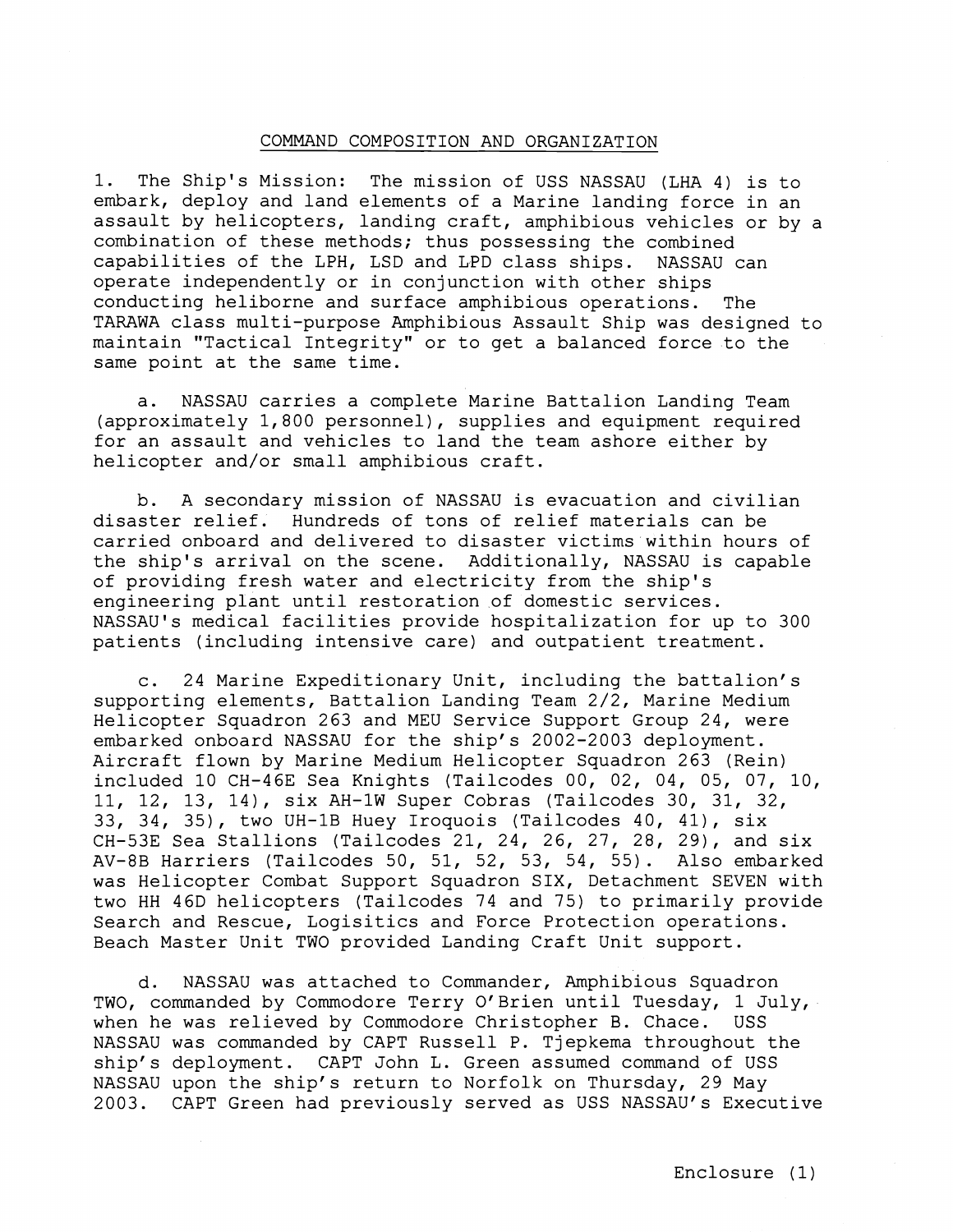Officer until March 2003, when he was relieved by Commander Andrew A. King. An organizational chart is attached as enclosure (2).

2. Chronology of significant events January - December 2003 01 JAN - 02 FEB 02 JAN - 01 FEB 04 JAN - 24 JAN 02 FEB - 04 FEB 06 FEB 06 FEB - 09 MAR 06 FEB - 08 FEB 12 FEB 10 MAR 11 MAR - 30 APR 19 MAR 28 MAR - 31 MAR 31 MAR - 18 APR 14 APR 15 APR 19 APR - 23 APR 23 APR 24 APR - 30 APR 30 APR 02 MAY 03 MAY - 6 MAY 07 MAY 08 MAY - 10 MAY 11 MAY 11 MAY 11 MAY - 16 MAY 17 MAY 18 MAY - 25 MAY 22 MAY 22 MAY - 25 MAY 26 MAY - 28 MAY 26 MAY 28 MAY 29 MAY 29 MAY - 29 JUN 29 MAY - 10 JUL 30 JUN - 04 JUL 01 JUL 02 JUL 07 JUL - 08 JUL 08 JUL 10 JUL INPORT MANAMA, BAHRAIN UNDERWAY, MANAMA BAHRAIN OPERATION IRON MAGIC INPORT MANAMA, BAHRAIN STRAIT OF HORMUZ (SOH) TRANSIT TO GULF OF ADEN (GOA) UNDERWAY OPS, GULF OF ADEN COMMANDER, TASK FORCE FIVE ONE EMBARKS COMMANDER, AMPHIBIOUS GROUP TWO VISIT SOH TRANSIT TO SOUTHERN ARABIAN GULF (SAG) UNDERWAY OPS, PERSIAN GULF OPERATION IRAQI FREEDOM 24 MEU (S0C)OFFLOAD KUWAIT NAVAL BASE (KNB) UNDERWAY OPS, PERSIAN GULF COMMANDER, FIFTH FLEET VISIT MCPON VISIT INPORT MANAMA, BAHRAIN UNDERWAY, MANAMA, BAHRAIN ENROUTE KNB 24 MEU (SOC) BACKLOAD KNB ENROUTE SOH TRANSIT STRAIT OF HORMUZ UNDERWAY ENROUTE BAB EL MANDEB STRAIT TRANSIT BAB EL MANDEB STRAIT TRANSIT RED SEA TRANSIT SUEZ CANAL OUTCHOP FIFTH FLEET, INCHOP SIXTH FLEET TRANSIT MEDITERRANEAN SEA TRANSIT STRAIT OF GIBRALTAR UNDERWAY TRANSLANT OUTCHOP SIXTH FLEET, INCHOP SECOND FLEET AMMO CROSS DECK USNS DETROIT 24 MEU (SOC) OFFLOAD MOREHEAD CITY, NC ACTING SECRETARY OF THE NAVY VISIT UNDERWAY ENROUTE NORFOLK VA, TIGER CRUISE RETURNED TO NORFOLK, VA. COMPLETING 9 MONTH, 4 DAY DEPLOYMENT. CHANGE OF COMMAND POST DEPLOYMENT LEAVE PERIOD INPORT NORFOLK, VA. DEFUEL SHIP COMPHIBRON TWO CHANGE OF COMMAND COMPHIBRON TWO DISEMBARKS RAM REMOVAL SAFETY STANDOWN TRANSIT TO NORFOLK NAVAL SHIPYARD, PORTSMOUTH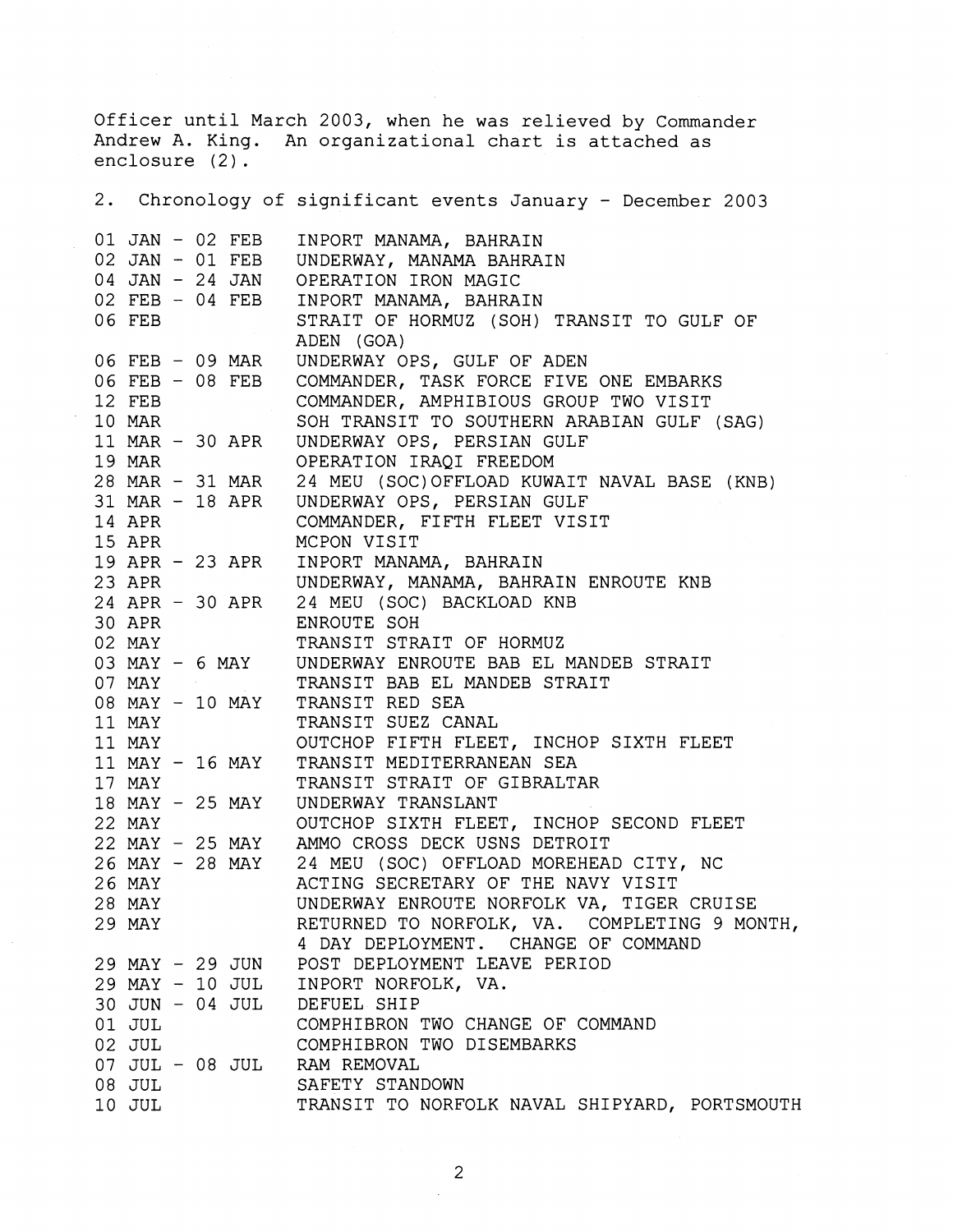10 JUL - 31 DEC INPORT NNSY DRYDOCK 8<br>21 NOV - 01 DEC NIPRNET OUTAGE FOR UP 21 NOV - 01 DEC NIPRNET OUTAGE FOR UPGRADE<br>12 DEC - 31 DEC INPORT NNSY HOLIDAY STANDO INPORT NNSY HOLIDAY STANDOWN/LEAVE

3. Narrative. USS NASSAU rang in the New Year inport Manama, Bahrain. It was the last day of a four-day port visit, which provided the crew with a much-needed break after an arduous 73 days underway. The following day, Thursday, 2 January, the ship again got underway to continue her eventual and busy deployment in support of Operations Enduring Freedom and Iraqi Freedom. The Sailors and Marines of USS NASSAU and 24 Marine Expeditionary Unit (Special Operations Capable) transited from Bahrain south to the United Arab Emirates, where they participated in Operation Iron Magic with the military forces of that country from 4-24 January.

After completing the training exercise, the ship remained underway in the Persian Gulf until 2 February, when she returned to Manama, Bahrain, for a second port visit to the island nation from 2-4 February. Departing Bahrain, the ship transited the Strait of Hormuz on 6 February and returned to conducting operations in the Gulf of Aden, as she had in November and December 2002.

After departing Bahrain, USS NASSAU hosted Commander, Task Force FIVE ONE, RADM W. C. Marsh, who embarked onboard from 6-8 February. USS NASSAU also received a visit from Commander, Amphibious Group TWO, RADM M. P. Nowakowski, on 12 February.

USS NASSAU celebrated African-American Heritage Month throughout the month of February. RADM Marsh served as the keynote speaker for the opening ceremony, which was held on the Mess Decks on Friday, 7 February. Events were held throughout the month including Heritage Exchange Forums, where crewmembers were given the opportunity to learn about the various cultural backgrounds of fellow crewmembers during panel discussions, and a Culture Bowl, a Jeopardy-style competition with topics related to African American History. The celebration ended with a presentation held in the Hangar Bay on Friday, 28 February, highlighting events of African-American history and featuring songs and dramatic readings by NASSAU crewmembers.

Originally scheduled to return to Norfolk in March, USS NASSAU received word in mid-February that the deployment would be extended an additional six weeks until 30 April, as tensions between the United States and Saddam Hussein's government in Iraqi continued to escalate. USS NASSAU continued to operate in the Gulf of Aden until receiving operational orders to again transit the Strait of Hormuz into the Southern Arabian Gulf on 10 March.

3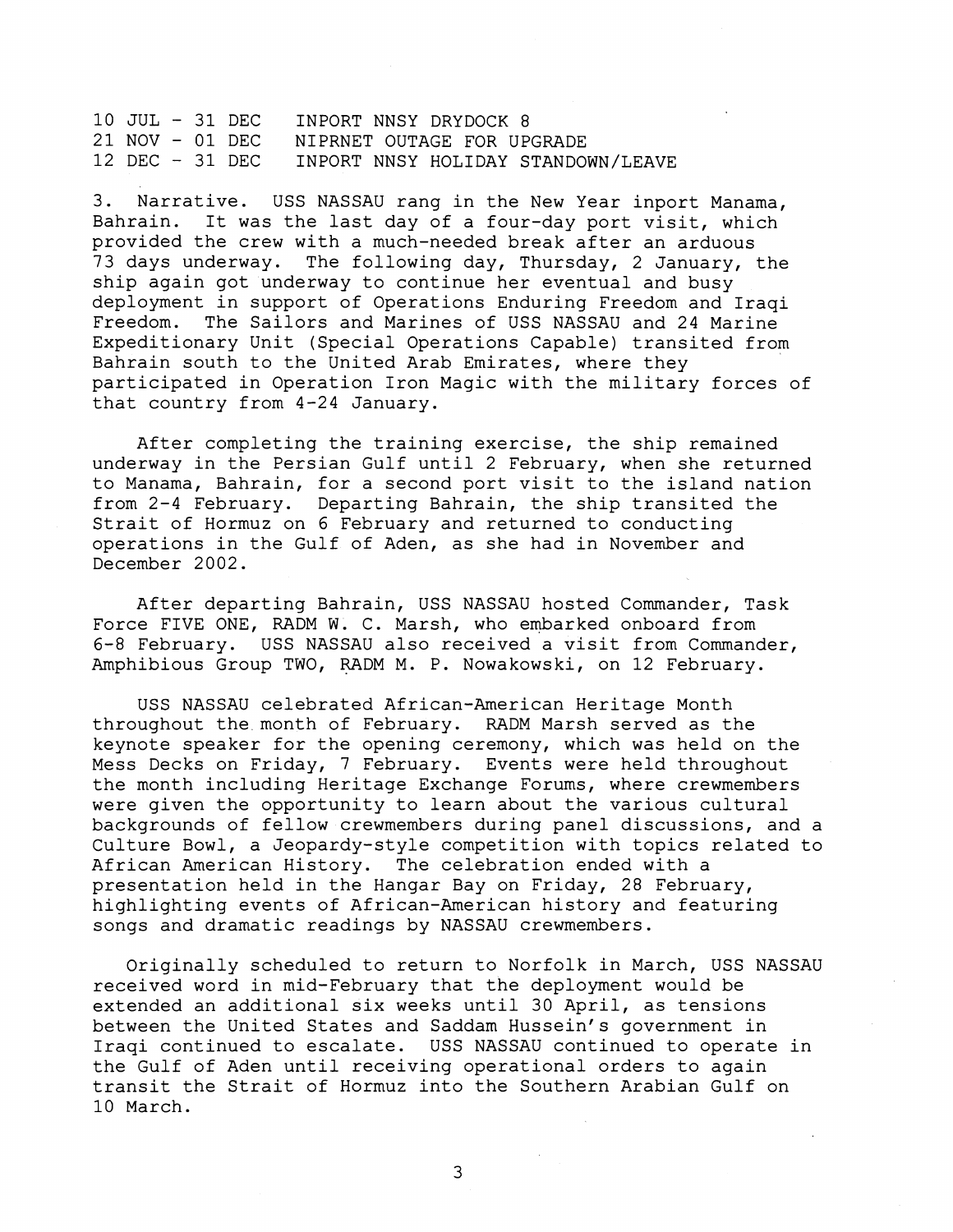On Thursday 20 March, U.S. Forces, joined by British troops began military operations in Iraq in an effort to end the regime of Saddam Hussein. Two days before USS NASSAU was to begin her return transit, the ship received word of a second, indefinite extension. Instead of beginning the transit home, she was ordered to proceed north to Kuwait City where the Marines of 24 MEU (SOC) were off-loaded enroute to join U.S. and Coalition Forces already fighting in Iraq. The pilots of 24 MEU's Air Combat Element also contributed to the combat operations by flying Harrier missions over Iraq.

The contributions of USS NASSAU'S Sailors and Marines were recognized when VADM Keating, Commander, FIFTH FLEET, visited the ship on 14 April. This visit was followed by a stop onboard by MCPON Terry Scott the following day.

The Marines of 24 MEU (SOC) remained in Iraq for one month before receiving orders to return to the ship. As the Marines prepared their equipment for onload, USS NASSAU made her third and final port visit to Manama, Bahrain, from 19-23 April. The Marines all safely returned to USS NASSAU from 24-29 April and on 30 April, with the onload of the Marines complete, USS NASSAU got underway to begin the long awaited transit back to home port.

The ship transited the Strait of Hormuz for the final time on 2 May, making her way through the Gulf of Oman and the Red Sea to the Suez Canal by 11 May. Transiting the canal into the Mediterranean Sea, the ship inchopped to the U.S. SIXTH FLEET, after serving over six-months as part of U.S. FIFTH FLEET in support of Operations Enduring and Iraqi Freedom.

USS NASSAU continued through the Mediterranean Sea without delay, transiting the Strait of Gibraltar on 17 May. The ship outchopped from SIXTH FLEET on 19 May and returned to SECOND FLEET operational control.

The ship's transit across the Atlantic Ocean was marked by the tragic loss of two crewmembers. On Friday, 23 May, a NASSAU crewmember was lost when he fell overboard. Enjoying a break topside on a "no fly" day, ABF3 Dwane Williams fell over the side while chasing a football. The ship immediately reversed course in an effort to save him, but despite an extensive search by small boats, other ships in company and the ship's Search and Rescue helicopters which lasted until almost dark, he was never found. Two days later, HM1 Shaun Dale was reported missing after he failed to report for a departmental muster. The ship reversed course to retrace her route, from the time Petty Officer Dale was last seen earlier that morning until the time he was reported

 $\overline{4}$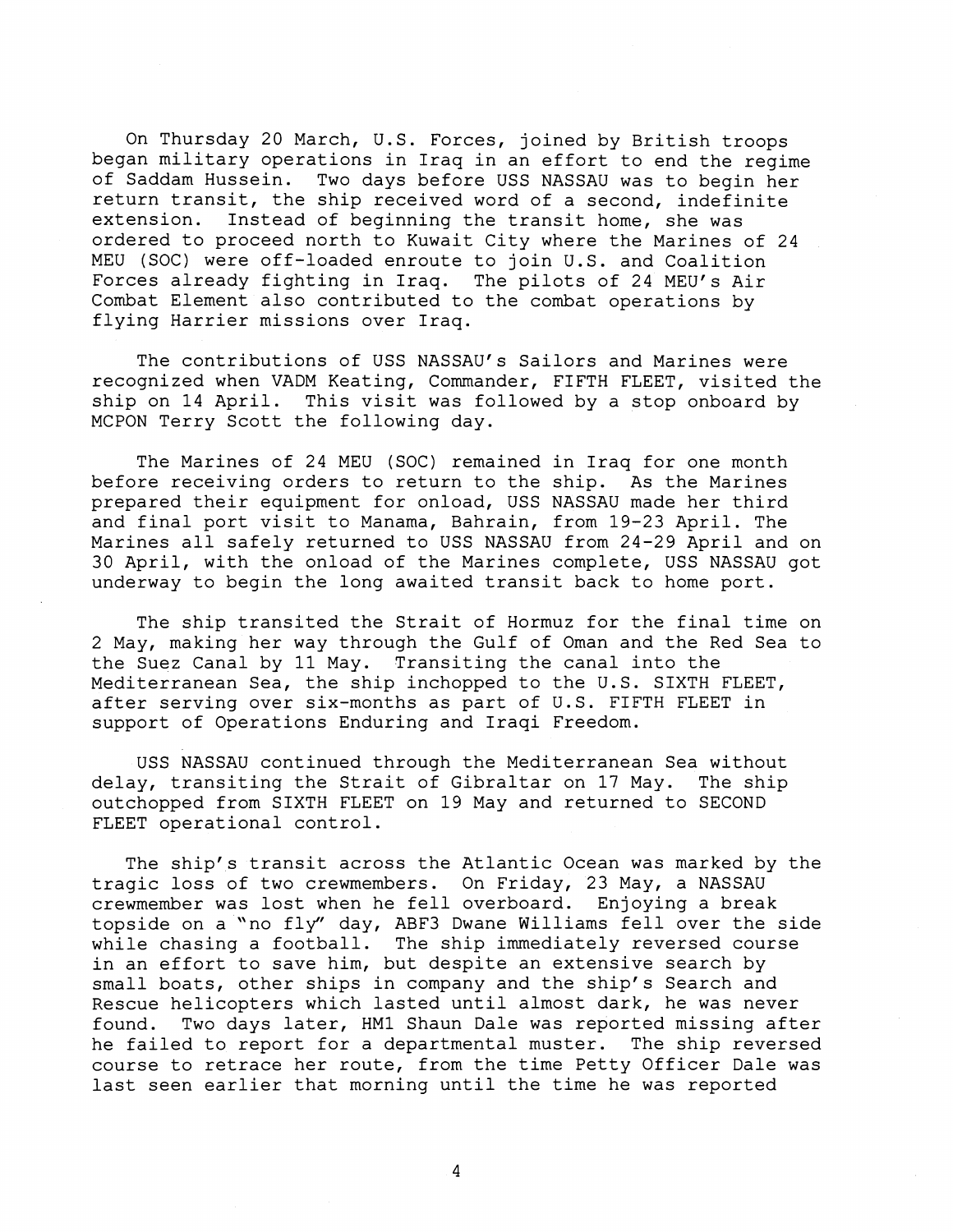missing. Several space-by-space searches of the ship were also conducted throughout the day, but he was never found.

Despite the tragic loss of two crewmates, USS NASSAU still received a triumphant welcome upon their arrival on Monday, 26 May to Morehead City, NC. As the Marines of 24 MEU (SOC), the first Marine Battalion to participate in Operation Iraqi Freedom to return home, prepared to begin their offload, the Sailors and Marines of USS NASSAU were welcomed home by a visit by the Honorable Hansford Johnson, Acting Secretary of the Navy.

After completing the Marine offload, USS NASSAU greeted family and friends aboard on Wednesday, 25 May, during the ship's Tiger Cruise. Family members joined the Sailors of USS NASSAU for the overnight transit from Morehead City to the ship's homeport of Norfolk. Crewmembers were given the opportunity to show off the ship and provide guests with a chance to see their ship in action. Guests joined their crewmembers topside on Thursday, 29 May as the ship made its triumphant return to homeport.

Having been underway for a total of 277 days, USS NASSAU earned the right to display a Homeward Bound Pennant upon entering port. The three ships of the NASSAU Amphibious Ready Group were the only East Coast ships to be deployed from homeport longer than 270 days since the first Persian Gulf War. The aircraft carrier, USS ABRAHAM LINCOLN, homeported on the west coast in Bremerton, WA., also earned the right to display the pennant by being deployed a total of 290 days, although it should be noted that USS NASSAU actually had fewer days in port and more time underway. USS NASSAU'S red, white and blue pennant measured 400 feet long. In keeping with tradition, the pennant was cut into pieces after begin displayed. The blue field with its one white star was presented to the ship's Commanding Officer, CAPT R. P. Tjepkema, and each crewmember that completed the entire deployment was presented with a section of the pennant's red and white stripes.

USS NASSAU'S homecoming had special meaning for the crew, for it was also the day that they bid farewell to their Commanding Officer who led them throughout the deployment. CAPT R. P. Tjepkema was relieved by CAPT J. L. Green, who previously served as the ship's Executive Officer, in a short informal ceremony on the ship's flight deck only hours after the ship moored at Norfolk Naval Base.

After completing the ship's long and eventful deployment, the crew began a much-needed month-long post deployment leave period from 29 May until 29 June. Once this short break was over, the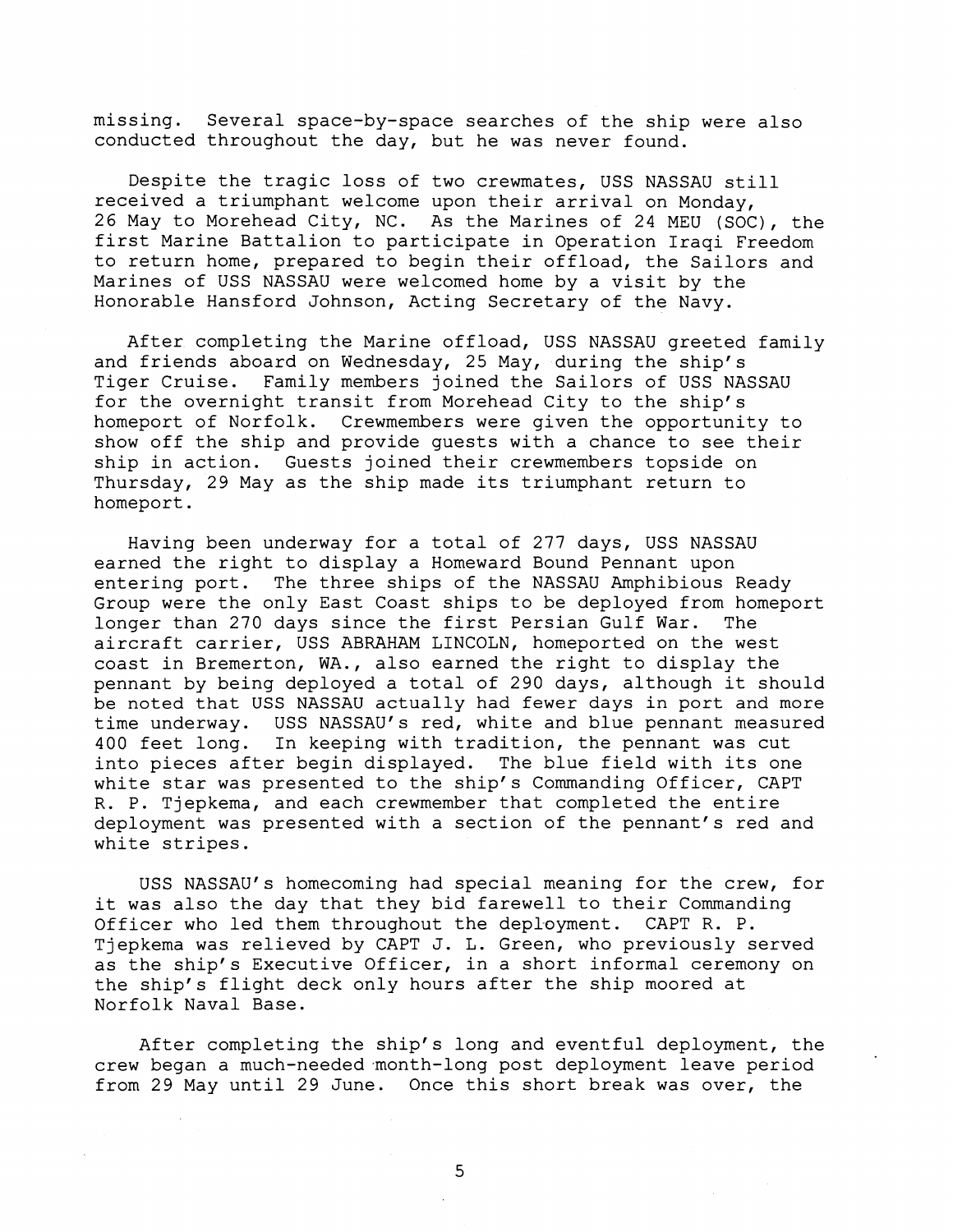crew again returned to work to prepare for the ship's drydocking availability.

On Tuesday, 1 July, USS NASSAU hosted the Change of Command for Commander, Amphibious Squadron TWO. Commodore Terry O'Brien was relieved by Commodore Christopher B. Chace in a ceremony held in the Hangar Bay.

NASSAU transited on 10 July 2003 from Norfolk Naval Station to Norfolk Naval Shipyard in Portsmouth, VA. The ship entered Drydock Number 8 on the same day, commencing an eight month Drydocking Planned Maintenance Availability (DPMA).

The DPMA provided an opportunity to complete required depot level repairs as well as several new installations and equipment upgrades. Norfolk Naval Shipyard assumed duties as the Naval Supervising Activity (NSA) for this availability, while Supervisor of Shipbuilding (SUPSHIP) Portsmouth managed the prime civilian contractor.

NNSY major work items included the following: #1 and 2 Boiler Inspections, Removal and Repair of #1 and 2 Propulsion Shafts, Overhaul of #1B and 2B Main Feed Pumps, Overhaul of #1 and 2 SSTGs, Port and Starboard Rudder Repairs, Shipalt 500K -AIMD Maintenance and Supply Facility Modifications, Overhaul of all vehicle deck ramps, and Repairs to #9 and 10 Cargo Weapons Elevators.

SUPSHIP Portsmouth managed the following significant repair items: Shipalt 941K - Stability Modifications, Seawater Compensating Fuel System, Underwater Hull Inspection and Repair Underwater Hull Preservation, Well Deck Modifications, and all Non-Skid throughout the ship.

The Shore Intermediate Maintenance Activity (SIMA) provided a concurrent maintenance availability in conjunction with the DPMA and worked 477 jobs. SIMA work included the replacement of the heads and turbos for both #1 and 2 Ship's Service Emergency Diesel Generators (SSEDGs).

Additionally, Alteration Installation Teams (AITs) provided support for new equipment and upgrades to include: Self-Contained Breathing Apparatus (SCBA); SPS-73 Radar Installation, DDRT Installation, WSC 6 Antenna Replacement, Fiber-optic Tram Line Lighting Installation, and ISNS LAN Modifications.

8 August 2003, thirteen USS NASSAU crewmembers became naturalized American citizens in a ceremony held onboard USS THEODORE ROOSEVELT at Naval Station Norfolk.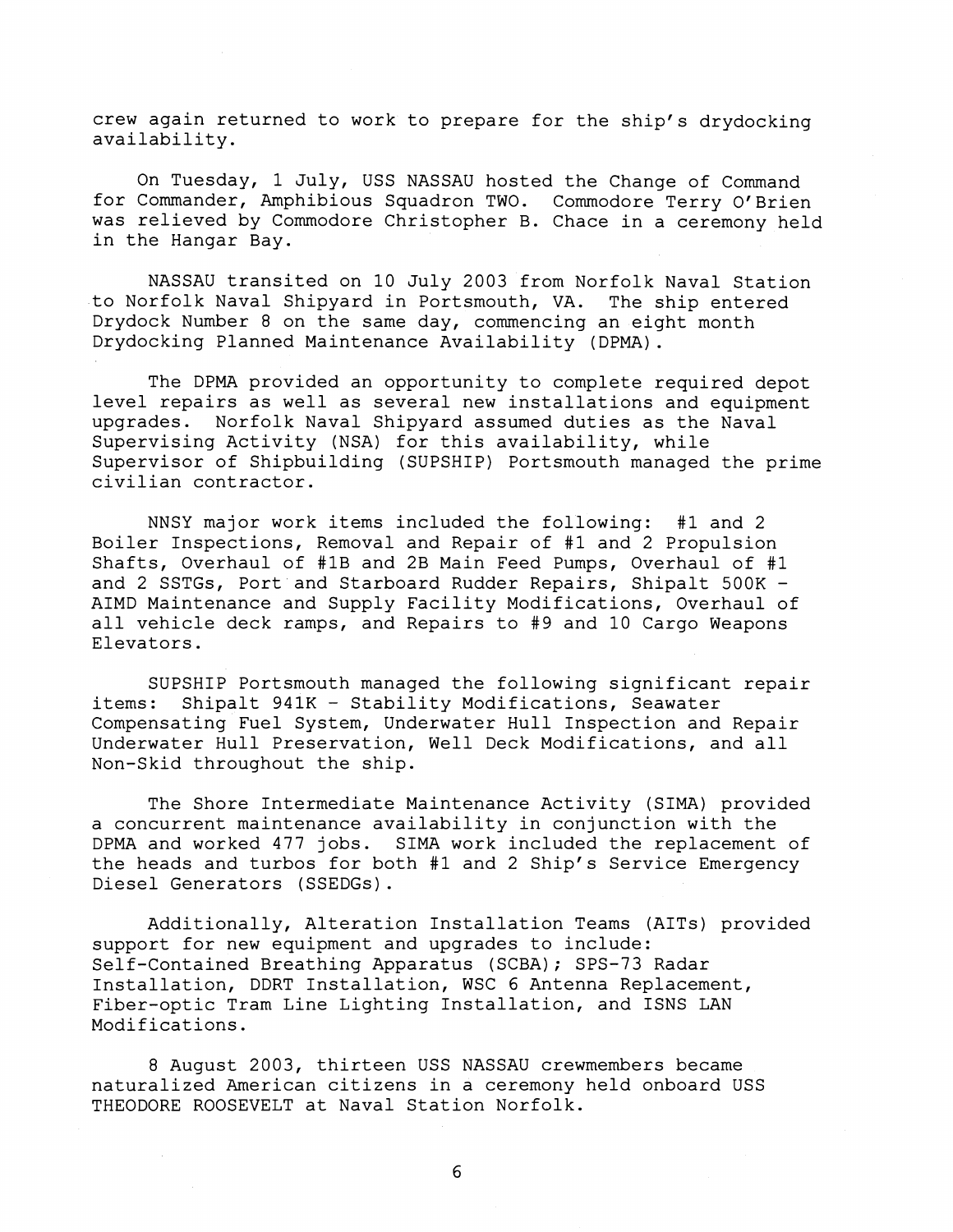Hurricane Isabel came through the region 18 September. USS NASSAU was able to secure the ship and suffered no damage as a result of the hurricane. The DPMA end date was extended two weeks as a result of the interruption in work caused by hurricane preparations and clean-up.

Commander Amphibious Group TWO Rear Admiral Reubin B. Bookert made a special visit to USS NASSAU 1 October to assist CAPT Green in promoting  $CWO2$  to the rank of Lieutenant (junior grade). Admiral Bookert returned to NASSAU 17 December to present USS NASSAU'S first graduates of the Academic Skills program.

USS NASSAU Sailors were able to celebrate the holidays with their families from 12 December 2003 to 12 Janurary 2004.

AE1 (AW/SW) <br>Year for 2003. EM3 (SW/AW) vas selected as NASSAU's Sailor of the Year for  $2003$ . EM3  $(SW/AW)$ NASSAU'S Junior Sailor of the Year for 2003.